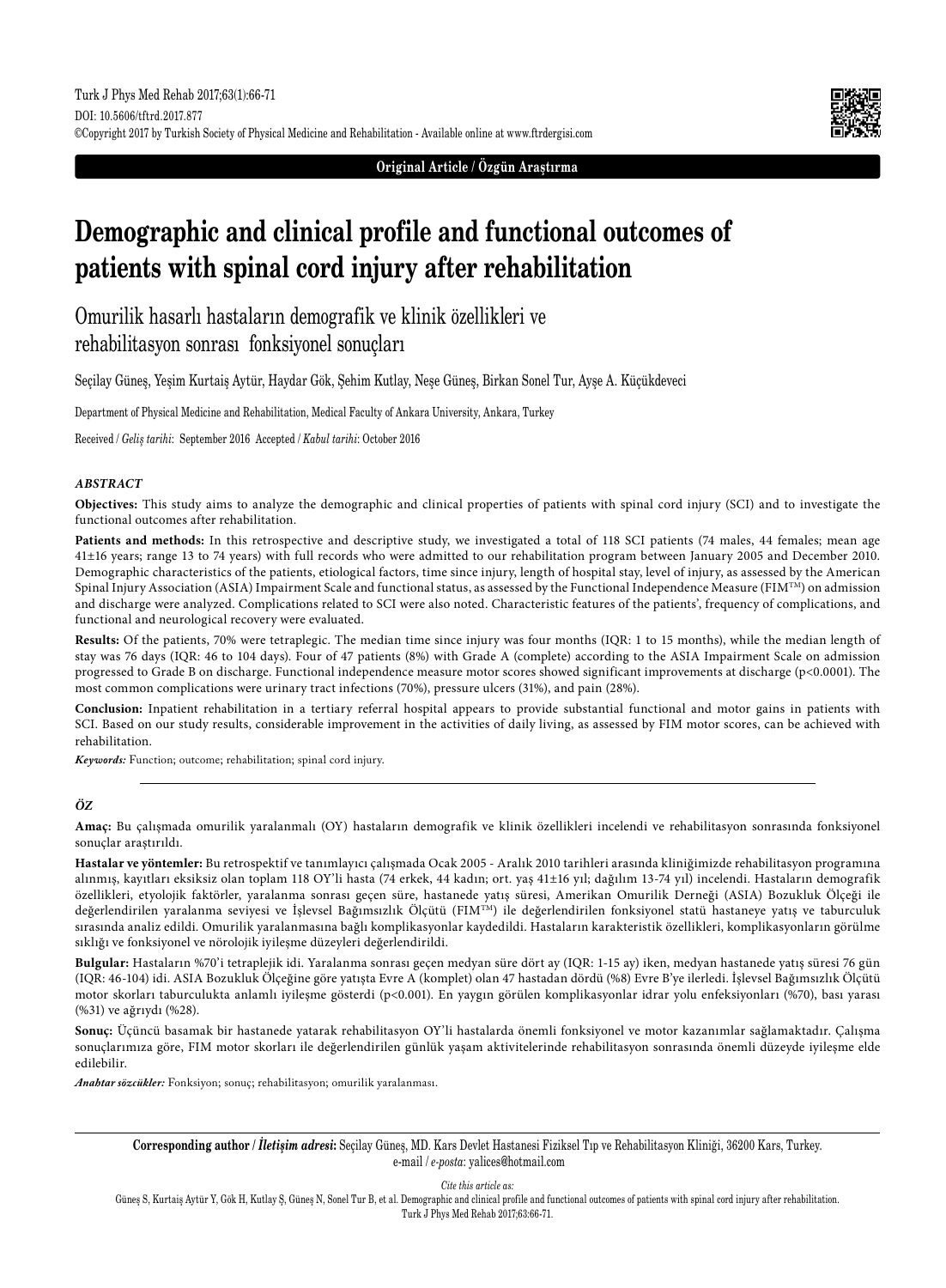The incidence of spinal cord injury (SCI) is reported to be between 10.4 and 83 cases per million per year.<sup>[1]</sup> The functional, economical, physiological and social impairments are devastating for each individual. The SCI patients may face many complications during their lifetimes and they need inpatient rehabilitation at certain times. The aim of rehabilitation in patients with SCI is to reach optimal independence, provide a satisfactory quality of life, and to treat secondary complications related to SCI. Rehabilitation programs are long, exhausting and costly processes for the patient and families, but it is important to improve functional recovery. Not only acute spinal cord injured individuals benefit from rehabilitation programs, but also chronic SCI patients show improvements in their functional status as well.

Since rehabilitation facilities are not sufficient in Turkey, it is crucial to have a detailed understanding of the epidemiological data in order to plan services for both nationwide and on an individual basis for each rehabilitation center. Yet, there is no registry for the collection of data related to SCI patients. So, it is important to collect all available data to get an idea about the characteristics and outcomes of patients with SCI.

This retrospective and descriptive study aimed to analyze the demographic and clinical properties of patients with SCI and to investigate the functional outcomes after rehabilitation.

## **PATIENTS AND METHODS**

Patients admitted to the Department of Physical Medicine and Rehabilitation, Medical Faculty of Ankara University Hospital between January 2005 and December 2010 were reviewed retrospectively. The data on first admissions to our hospital were included in the study. A total of 118 SCI patients (74 males, 44 females; mean age 41±16 years; range 13 to 74 years) with full records were included the study. The only criterion for admission to the rehabilitation unit was medical stability to participate actively in a rehabilitation program. Demographics, etiological factors, time since injury, length of stay in the hospital during rehabilitation period, level of injury (The American Spinal Injury Association [ASIA], ASIA Impairment Scale [AIS]) and functional status (Functional Independence Measure; FIMTM) at admission and discharge were recorded. Complications occurring in association with SCI during inpatient rehabilitation and other relevant information was also noted.

Since standardized physical examination is the best way to evaluate spinal cord injured patients, ASIA AIS was used to assess motor and sensory levels of injury. The AIS grade A indicates complete spinal cord injury, and AIS grades B, C and D indicate incomplete SCI.[2]

The FIM is a widely used outcome measure for assessing physical and cognitive disability.[3] It consists of 13 motor and five cognitive items with an established validity, reliability, and a sensitivity to change.<sup>[4]</sup> Motor FIM includes feeding, grooming, dressing, toileting and mobility items. Cognitive FIM assesses communication, social interaction, problem-solving and memory. Possible scores range from 18 to 126 with lower scores indicating more dependence. The validated Turkish version of FIM was used in this study.<sup>[5]</sup>

All patients received an interdisciplinary rehabilitation program led by a physical and rehabilitation medicine physician. Different components of FIM were scored by relevant members of the team within 72 hours of admission and before discharge. All patients had a comprehensive rehabilitation program, including medical and nursing care, physical and occupational therapy. The aim of the rehabilitation program was to optimize functional independence as well as to educate the patient and the caregivers regarding the medical care and prevention of the complications. The study protocol was approved by the Ankara University Faculty of Medicine, Ethics Committee. The study was conducted in accordance with the principles of the Declaration of Helsinki.

#### **Statistical analysis**

Statistical analysis was conducted using R software. Frequencies, percentages, mean and median values were calculated for descriptive statistics. Wilcoxon's matched-pair signed rank test was used to evaluate within group changes in the FIM motor score. The level of statistical significance was 0.05.

# **RESULTS**

Patient's demographic and clinical characteristics are presented in Table 1. The median time since injury was four months (IQR: 1-15). The median length of stay in the rehabilitation clinic was 76 days (IQR: 38-102). Eighty-three patients (70%) were tetraplegic and 35 patients (30%) were paraplegic.

Eighty-eight patients had traumatic and 30 patients had non-traumatic spinal cord injury. The most common causes of injury in the traumatic group were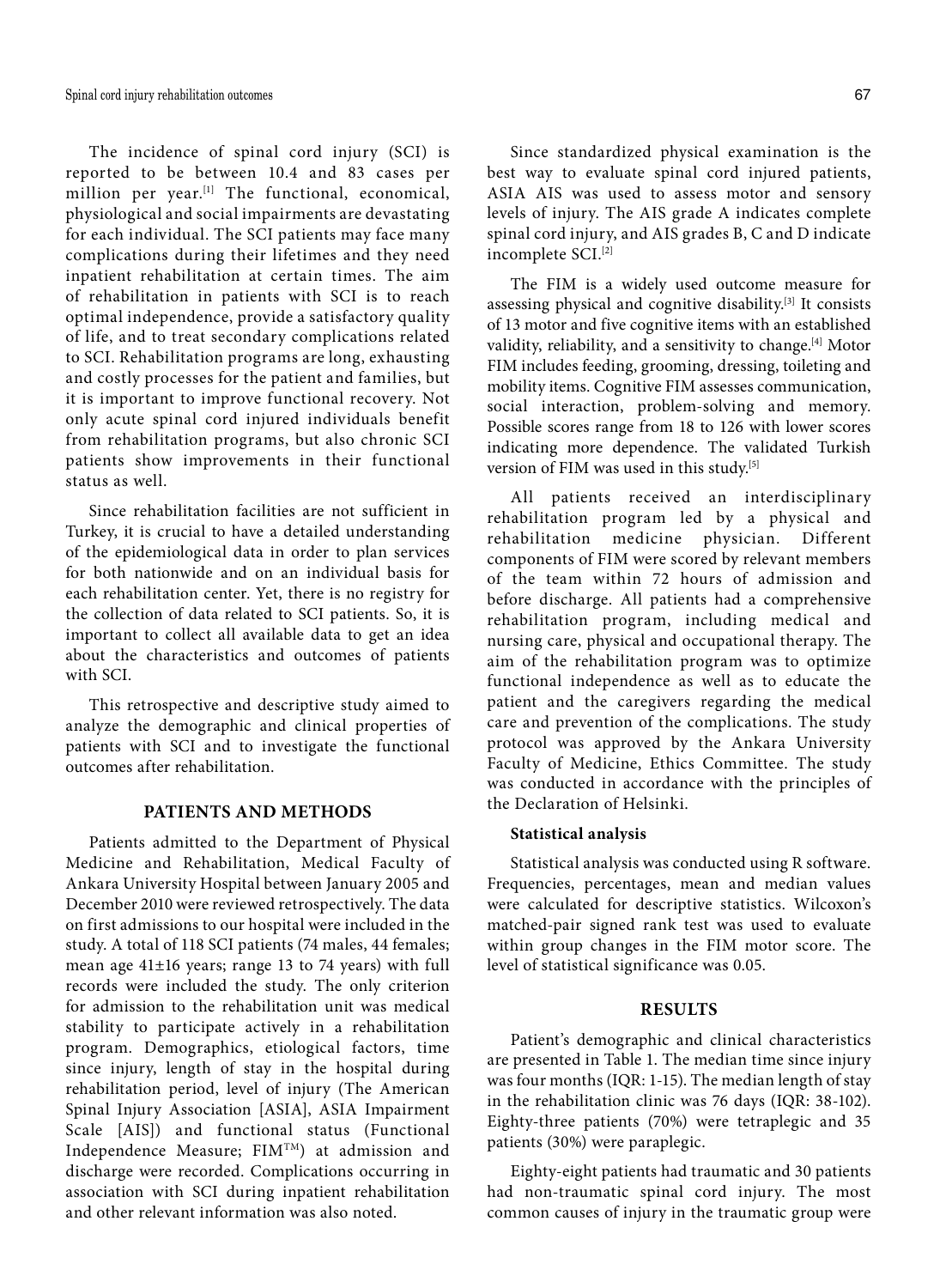|                                        | n              | $\%$ | $Mean \pm SD$ | Median         | IQR      |
|----------------------------------------|----------------|------|---------------|----------------|----------|
| Age (years)                            |                |      | $41 + 16$     |                |          |
| Traumatic                              |                |      | $37 + 15$     |                |          |
| Non-traumatic                          |                |      | $50 + 15$     |                |          |
| Age at injury (mean, years)            |                |      | $37 + 16$     |                |          |
| Traumatic                              |                |      | $34 + 15$     |                |          |
| Non-traumatic                          |                |      | $46 + 17$     |                |          |
| Gender (n=118)                         |                |      |               |                |          |
| Female                                 | 44             | 37   |               |                |          |
| Male                                   | 74             | 63   |               |                |          |
| Traumatic patients (n=88)              |                |      |               |                |          |
| Female                                 | 34             | 29   |               |                |          |
| Male                                   | 54             | 46   |               |                |          |
| Non-traumatic patients $(n=30)$        |                |      |               |                |          |
| Female                                 | 10             | 8    |               |                |          |
| Male                                   | 20             | 17   |               |                |          |
| Marital status                         |                |      |               |                |          |
| Married                                | 75             | 64   |               |                |          |
| Single                                 | 43             | 36   |               |                |          |
| Length of stay in rehabilitation (day) |                |      |               | 76             | 46-104   |
| Time since injury/diagnosis (month)    |                |      |               | 4              | $1 - 15$ |
| Traumatic                              |                |      |               | 5              | $1 - 17$ |
| Non-traumatic                          |                |      |               | $\overline{4}$ | $2 - 14$ |
| Paraplegic                             | 35             | 30   |               |                |          |
| Tetraplegic                            | 83             | 70   |               |                |          |
| Complete                               | 53             | 45   |               |                |          |
| Incomplete                             | 65             | 55   |               |                |          |
| Traumatic etiology                     |                |      |               |                |          |
| Traffic accidents                      | 38             | 32.2 |               |                |          |
| Diving                                 | 1              | 0.8  |               |                |          |
| Falls                                  | 36             | 30.5 |               |                |          |
| Gun wounds                             | 13             | 11   |               |                |          |
| Non-traumatic etiology                 |                |      |               |                |          |
| Infection                              | $\overline{c}$ | 1.7  |               |                |          |
| Vascular                               | 7              | 5.9  |               |                |          |
| Neoplasia                              | 5              | 4.2  |               |                |          |
| Degenerative                           | 10             | 8.4  |               |                |          |
| Other                                  | 6              | 5.1  |               |                |          |

**Table 1.** Demographic and clinical characteristics of patients (n=118)

SD: Standard deviation; IQR: Interquartile range.

traffic accidents (32.2%), falls (30.5%) and gun wounds (11%). Cause of injury in non-traumatic SCI patients consisted of degenerative disorders (spinal stenosis, spondylosis etc.) (8.4%), vascular disorders (5.9%), neoplasia (4.2%) and infections (1.7%).

The AIS scores were recorded at the time of admission and discharge. Among traumatic SCI patients, 47 (53.5%) had a complete spinal cord lesion and the predominant grade was determined as AIS A (53.4%), followed by AIS D (17%) and AIS C (14.7%).

Varying degrees of neurologic recovery was observed in patients with non-traumatic and traumatic SCI including those with a complete injury (Table 2). Four out of 47 patients (8%) who were AIS A at admission improved to B at discharge and two patients who were AIS A improved to C. Also the FIM motor scores showed significant improvement at discharge compared to admission (p<0.0001) (Table 3).

Forty-five patients (38%) were using indwelling urinary catheter and 45 (38%) were using clean intermittent catheterization (CIC) for urinary drainage at admission. At discharge, 37 of 45 patients (82%) using indwelling urinary catheter switched to CIC, with an overall rate 80% of the latter.

The most common complications were urinary tract infection (n=83, 70%), pressure ulcer (n=37, 31%), and pain (n=33, %28) in this patient data set. Other less common complications were heterotopic ossification 5%, deep venous thrombosis 9%, pulmonary embolism 3% and vesicoureteral reflux 3%.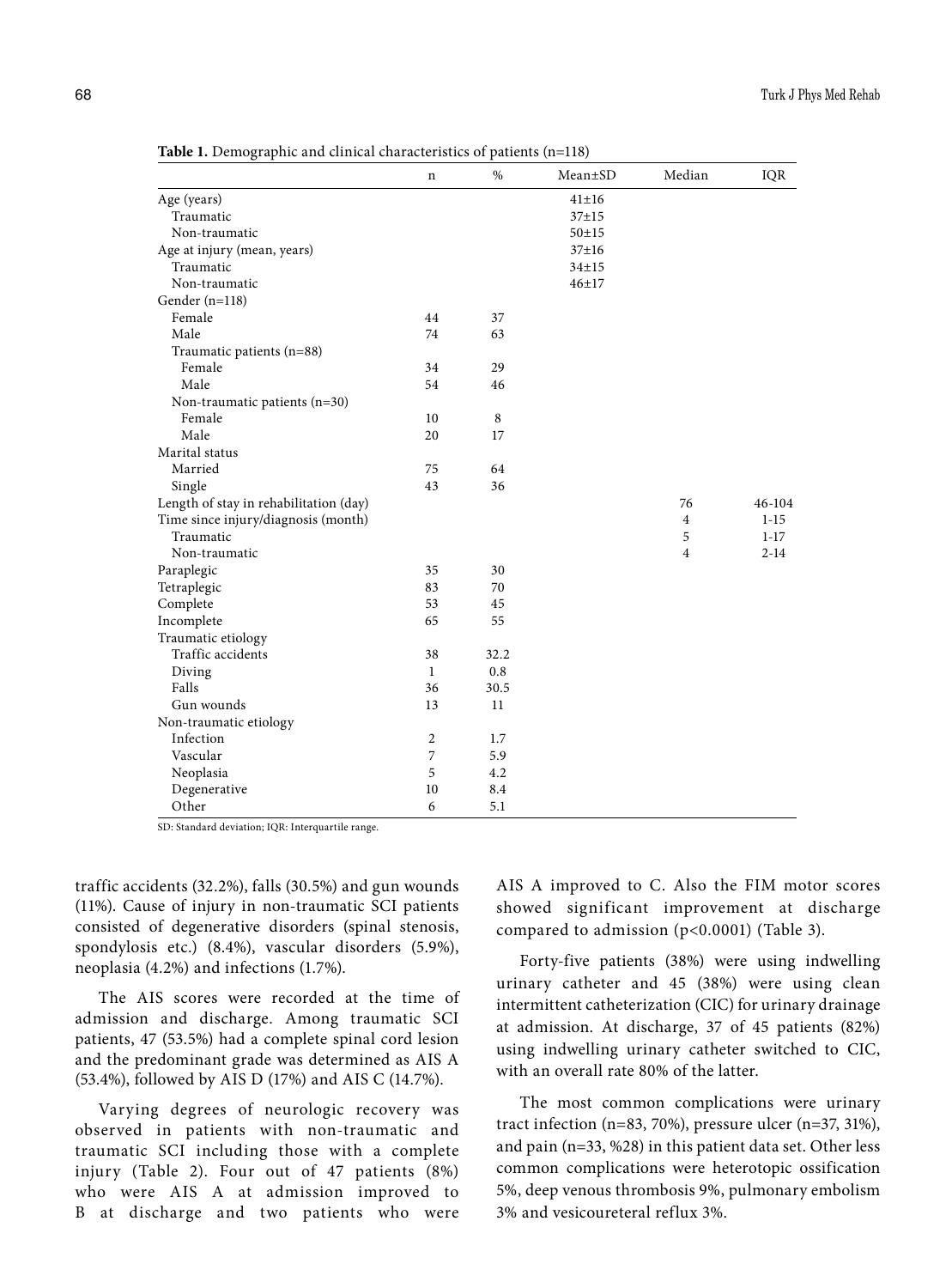|                   |    | Admission (n) |          |                |          | Discharge (n) |    |    |          |          |          |
|-------------------|----|---------------|----------|----------------|----------|---------------|----|----|----------|----------|----------|
|                   | n  | A             | B        |                |          | E             | A  | B  |          |          | E        |
| Non-traumatic SCI |    |               |          |                |          |               |    |    |          |          |          |
| Complete          | 6  | 6             | $\Omega$ | $\Omega$       | $\Omega$ | $\bf{0}$      | 5  |    | $\Omega$ | $\Omega$ | $\theta$ |
| Incomplete        | 24 | $\sim$        | 6        | $\overline{4}$ | 13       |               |    | 6  |          | 16       |          |
| Traumatic SCI     |    |               |          |                |          |               |    |    |          |          |          |
| Complete          | 47 | 47            | 0        | $\theta$       | $\theta$ | $\bf{0}$      | 41 | 4  | 2        | $\theta$ | $\theta$ |
| Incomplete        | 41 | $\sim$        | 12       | 13             | 15       |               | ۰  | 10 | 12       | 18       |          |

**Table 2.** Changes in the American Spinal Injury Association impairment scale according to etiology and lesion level

SCI: Spinal Cord Injury.

# **DISCUSSION**

In this descriptive study, we evaluated the records of SCI patients who were admitted for an inpatient rehabilitation program in a tertiary referral university hospital between 2005-2010 regarding their demographic features, etiological factors, complications, neurological and functional outcomes.

The incidence and prevalence rates of paraplegia have been reported to be markedly higher when compared to tetraplegia in the literature. $[6,7]$ Interestingly, the majority of the patients (70%) were tetraplegic in the current study. This might be explained by the fact that our clinic is a tertiary referral center admitting patients with relatively higher level of injuries and various complications.

Traumatic SCI usually affects young adults[8] with an age range between 28-41 years.<sup>[9]</sup> Generally, the mean age of non-traumatic SCI patients is higher than that of patients with traumatic lesions.[10,11] Similarly, the mean age of patients with traumatic SCI was 34 and it is comparably lower than that of patients with nontraumatic lesions in the current study. The majority of patients with SCI were male which is in concordance with the literature.[9,12-16] Individuals affected by SCI are usually single since young adults are affected more commonly. However, in this study population, 63% of patients were married which could be explained by the relatively younger age of marriage in Turkey. The most common causes of injury in traumatic SCI worldwide is motor vehicle crash (39%) followed by fall (28%), and violence  $(15%)^{[9]}$  and the current study yielded similar rates.

The overall median length of stay changes between 37-98 days in Europe.<sup>[9]</sup> The median length of stay (76 days) in the current study is comparable with that of European countries but considerably longer than that of the United States.[17,18] In Turkey, Muslumanoglu et al.<sup>[19]</sup> and Cosar et al.<sup>[14]</sup> reported relatively longer lengths of stay (94 and 85.5 days respectively). Since the rehabilitation facilities and community-based rehabilitation programs are insufficient, length of hospital stay is generally longer than that of other countries which have established rehabilitation strategies and community based rehabilitation settings.

Upon admission, 47 of 88 traumatic spinal cord injury patients were complete according to the AIS. The majority of the impairment was AIS A, followed by D and C. This is similar with the study of Chen et al.[20] from the USA. Among these patients; 4 improved to B, 2 to C at discharge. Two of the AIS B patients improved to C and 3 of the C patients improved to D. Kirshblum et al.<sup>[21]</sup> investigated the degree of AIS conversion between 1 and 5 years after SCI in 987 subjects. They noted that 5.6% patients who were neurologically complete (AIS A) one year after SCI might convert to an incomplete injury by year five, with 3.5% converting to AIS B and %1 to either AIS C or D. In our study population, only two patients (1.6%) who had cervical injury improved to AIS C from AIS A.<sup>[21]</sup> Studies generally showed increases in ASIA motor scores within the first year after the injury. In addition to the conversion in AIS grades, incomplete SCI patients show greater motor recovery than complete patients.[22] Motor recovery is faster

**Table 3.** Changes in functional independence measure motor score in groups with different etiologies

|                            |                   | FIM motor - admission |           |                  | FIM motor - discharge |          |            |  |
|----------------------------|-------------------|-----------------------|-----------|------------------|-----------------------|----------|------------|--|
|                            | Mean±SD           | Median                | Min-Max   | Mean±SD          | Median                | Min-Max  |            |  |
| Non-traumatic SCI $(n=30)$ | 41.67±17.24       | 40                    | 14-75     | 57.9±16.66       | -62                   | 21-79    | $< 0.001*$ |  |
| Traumatic SCI $(n=86)$     | $32.09 \pm 18.36$ | 26                    | $13 - 87$ | $47.8 \pm 20.25$ | 53.5                  | $9 - 89$ | $< 0.001*$ |  |

FIM: Functional Independence Measure; SD: Standard deviation; SCI: Spinal Cord Injury; P: Within-group changes; \* Statistically significant change.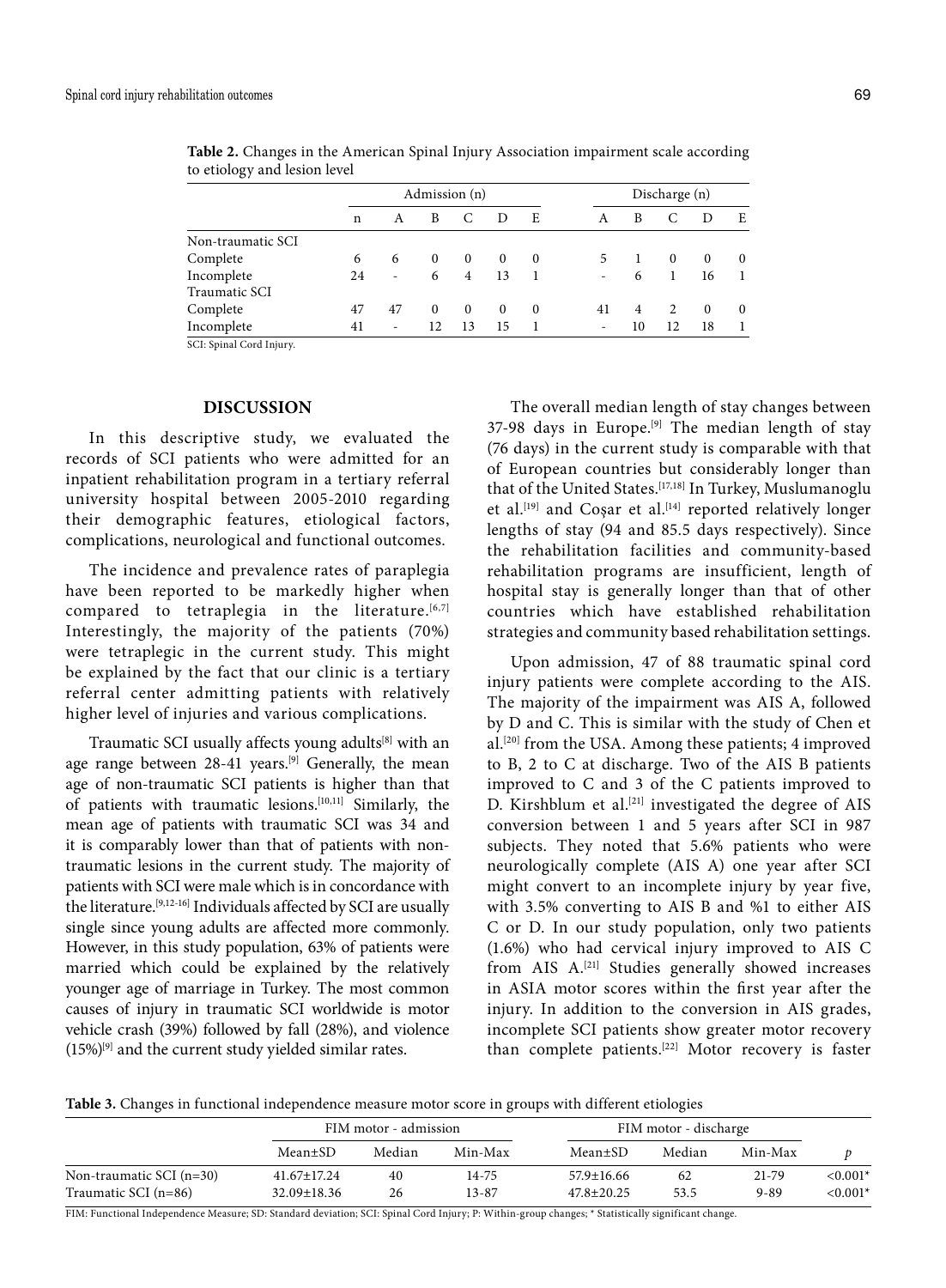within the first three months and is nearly complete by nine months, usually reaching a plateau at 12 to 18 months after SCI. Armstrong,<sup>[13]</sup> found that patients who were admitted to the hospital in the first six months had larger functional recovery. In concordance with this study, patients who had AIS conversion in our study population were all in the acute period (1-6 months). On the other hand, patients at chronic stage without any change in AIS scores, still showed functional improvements reflected by FIM scores. These findings emphasize the importance of sustained inpatient rehabilitation for SCI patients.

Independent of the etiology, the most common complication during the patient's lifetime in SCI is urinary tract problems,<sup>[23-25]</sup> followed by pressure ulcers and neuropathic pain.<sup>[14]</sup> In our study population, the most common complications recorded were in similar order; urinary tract infection, pressure ulcers, pain and followed by orthostatic hypotension, joint contractures, upper extremity problems, deep venous thrombosis and heterotopic ossification. Many of the patients (31%) were admitted with an existing pressure ulcer and the notably high prevalence of pressure ulcers in the current SCI patient sample was probably related to the tetraplegic patients outnumbering the paraplegic patients and delayed admission to the inpatient rehabilitation. It is widely accepted that pressure ulcers are more common in tetraplegic patients than in paraplegics.[23] In the literature, it was demonstrated that high level of injury and bed rest due to frequent urinary tract infections and pressure ulcers were determinants of extended length of stay.<sup>[26]</sup>

A considerably large number of patients were still using an indwelling urinary catheter at admission. During rehabilitation, most of the patients using indwelling catheter (82%) were switched to CIC for urinary drainage. Considering the most frequently encountered complication being as urinary tract infection, change of urinary drainage method might have a dramatic effect on reducing the complication rate.

The current study has limitations. The patients were heterogeneous with respect to the etiology as the sample also included patients with non-traumatic spinal cord injury. Disease specific outcome measures (SCIM, etc.) for SCI could have been used for functional assessment instead of FIM. The limited sample size did not allow multivariate analyses to demonstrate the influence of clinical factors on functional outcome. Lastly, the long-term functionality of the patients were not evaluated after discharge.

In conclusion, inpatient rehabilitation in a tertiary referral hospital appears to provide substantial functional and motor gains in patients with SCI. The relatively longer duration of inpatient rehabilitation program is probably due to the limited number of acute rehabilitation centers and insufficient community based rehabilitation programs in our country.

# **Declaration of conflicting interests**

The authors declared no conflicts of interest with respect to the authorship and/or publication of this article.

## **Funding**

The authors received no financial support for the research and/or authorship of this article.

## **REFERENCES**

- 1. Wyndaele M, Wyndaele JJ. Incidence, prevalence and epidemiology of spinal cord injury: what learns a worldwide literature survey? Spinal Cord 2006;44:523-9.
- 2. Kirshblum SC, Memmo P, Kim N, Campagnolo D, Millis S. Comparison of the revised 2000 American Spinal Injury Association classification standards with the 1996 guidelines. Am J Phys Med Rehabil 2002;81:502-5.
- 3. Keith RA, Granger CV, Hamilton BB, Sherwin FS. The functional independence measure: a new tool for rehabilitation. Adv Clin Rehabil 1987;1:6-18.
- 4. Granger CV, Hamilton BB, Linacre JM, Heinemann AW, Wright BD. Performance profiles of the functional independence measure. Am J Phys Med Rehabil 1993;72:84-9.
- 5. Küçükdeveci AA, Yavuzer G, Elhan AH, Sonel B, Tennant A. Adaptation of the Functional Independence Measure for use in Turkey. Clin Rehabil 2001;15:311-9.
- 6. Kurtzke JF. Epidemiology of spinal cord injury. Exp Neurol 1975;48:163-236.
- 7. van Asbeck FW, Post MW, Pangalila RF. An epidemiological description of spinal cord injuries in The Netherlands in 1994. Spinal Cord 2000;38:420-4.
- 8. Surkin J, Gilbert BJ, Harkey HL, Sniezek J, Currier M. Spinal cord injury in Mississippi. Findings and evaluation, 1992-1994. Spine (Phila Pa 1976) 2000;25:716-21.
- 9. National Spinal Cord Injury Statistical Center1. Spinal cord injury facts and figures at a glance. J Spinal Cord Med 2013;36:1-2.
- 10. McKinley WO, Seel RT, Hardman JT. Nontraumatic spinal cord injury: incidence, epidemiology, and functional outcome. Arch Phys Med Rehabil 1999;80:619-23.
- 11. Citterio A, Franceschini M, Spizzichino L, Reggio A, Rossi B, Stampacchia G. Nontraumatic spinal cord injury: an Italian survey. Arch Phys Med Rehabil 2004;85:1483-7.
- 12. Khazaeipour Z, Norouzi-Javidan A, Kaveh M, Khanzadeh Mehrabani F, Kazazi E, Emami-Razavi SH. Psychosocial outcomes following spinal cord injury in Iran. J Spinal Cord Med 2014;37:338-45.
- 13. Armstrong JC, Nichols BE, Wilson JM, Cosico RA, Shanks L. Spinal cord injury in the emergency context: review of